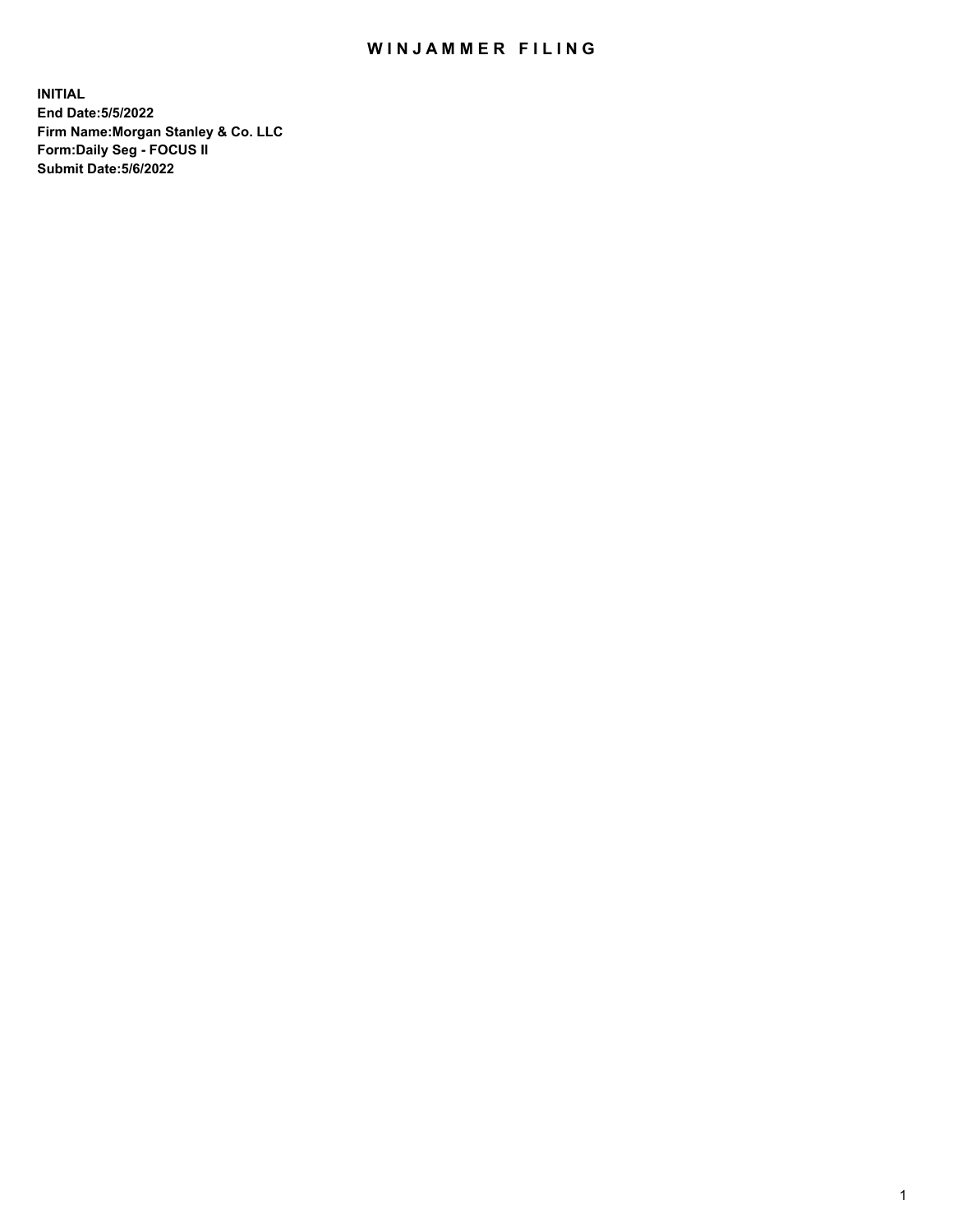**INITIAL End Date:5/5/2022 Firm Name:Morgan Stanley & Co. LLC Form:Daily Seg - FOCUS II Submit Date:5/6/2022 Daily Segregation - Cover Page**

| Name of Company                                                                                                                                                                                                                                                                                                                | <b>Morgan Stanley &amp; Co. LLC</b>                    |
|--------------------------------------------------------------------------------------------------------------------------------------------------------------------------------------------------------------------------------------------------------------------------------------------------------------------------------|--------------------------------------------------------|
| <b>Contact Name</b>                                                                                                                                                                                                                                                                                                            | <b>Ikram Shah</b>                                      |
| <b>Contact Phone Number</b>                                                                                                                                                                                                                                                                                                    | 212-276-0963                                           |
| <b>Contact Email Address</b>                                                                                                                                                                                                                                                                                                   | Ikram.shah@morganstanley.com                           |
| FCM's Customer Segregated Funds Residual Interest Target (choose one):<br>a. Minimum dollar amount: : or<br>b. Minimum percentage of customer segregated funds required:%; or<br>c. Dollar amount range between: and; or<br>d. Percentage range of customer segregated funds required between:% and%.                          | 235,000,000<br><u>0</u><br><u>00</u><br><u>00</u>      |
| FCM's Customer Secured Amount Funds Residual Interest Target (choose one):<br>a. Minimum dollar amount: ; or<br>b. Minimum percentage of customer secured funds required:%; or<br>c. Dollar amount range between: and; or<br>d. Percentage range of customer secured funds required between:% and%.                            | 140,000,000<br><u>0</u><br><u>00</u><br>0 <sub>0</sub> |
| FCM's Cleared Swaps Customer Collateral Residual Interest Target (choose one):<br>a. Minimum dollar amount: ; or<br>b. Minimum percentage of cleared swaps customer collateral required:% ; or<br>c. Dollar amount range between: and; or<br>d. Percentage range of cleared swaps customer collateral required between:% and%. | 92,000,000<br><u>0</u><br><u>00</u><br>00              |

Attach supporting documents CH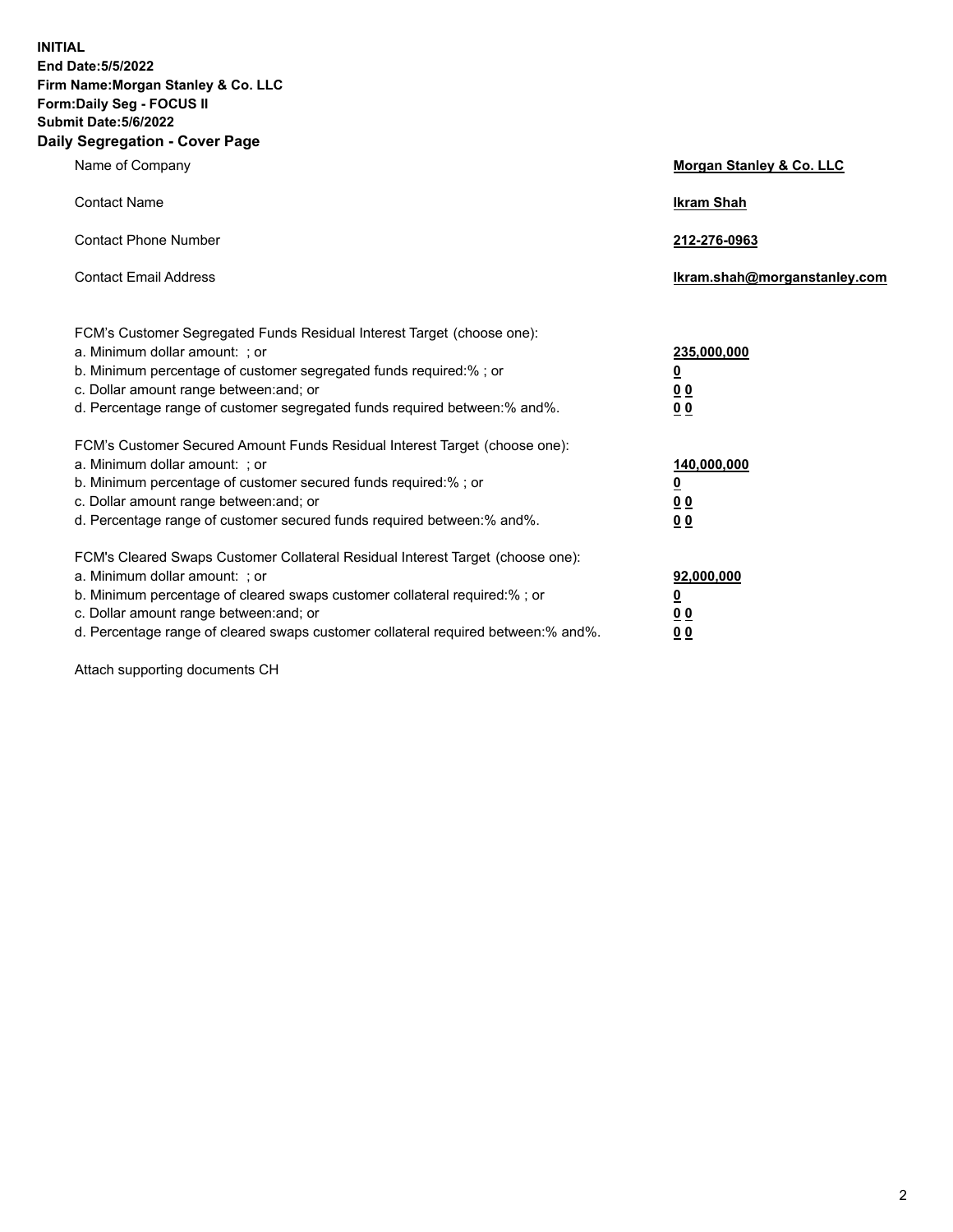|          | <b>INITIAL</b><br>End Date: 5/5/2022<br>Firm Name: Morgan Stanley & Co. LLC<br>Form: Daily Seg - FOCUS II<br><b>Submit Date: 5/6/2022</b><br><b>Daily Segregation - Secured Amounts</b> |                                                         |
|----------|-----------------------------------------------------------------------------------------------------------------------------------------------------------------------------------------|---------------------------------------------------------|
|          | Foreign Futures and Foreign Options Secured Amounts                                                                                                                                     |                                                         |
|          | Amount required to be set aside pursuant to law, rule or regulation of a foreign<br>government or a rule of a self-regulatory organization authorized thereunder                        | $0$ [7305]                                              |
| 1.       | Net ledger balance - Foreign Futures and Foreign Option Trading - All Customers                                                                                                         |                                                         |
|          | A. Cash                                                                                                                                                                                 | 5,306,193,920 [7315]                                    |
|          | B. Securities (at market)                                                                                                                                                               | 2,635,760,008 [7317]                                    |
| 2.<br>3. | Net unrealized profit (loss) in open futures contracts traded on a foreign board of trade<br>Exchange traded options                                                                    | 1,516,847,556 [7325]                                    |
|          | a. Market value of open option contracts purchased on a foreign board of trade                                                                                                          | 38,755,915 [7335]                                       |
|          | b. Market value of open contracts granted (sold) on a foreign board of trade                                                                                                            | -22,466,444 [7337]                                      |
| 4.       | Net equity (deficit) (add lines 1. 2. and 3.)                                                                                                                                           | 9,475,090,955 [7345]                                    |
| 5.       | Account liquidating to a deficit and account with a debit balances - gross amount                                                                                                       | 61,686,678 [7351]                                       |
|          | Less: amount offset by customer owned securities                                                                                                                                        | -59,019,723 [7352] 2,666,955<br>[7354]                  |
| 6.       | Amount required to be set aside as the secured amount - Net Liquidating Equity                                                                                                          | 9,477,757,910 [7355]                                    |
|          | Method (add lines 4 and 5)                                                                                                                                                              |                                                         |
| 7.       | Greater of amount required to be set aside pursuant to foreign jurisdiction (above) or line                                                                                             | <b>9,477,757,910</b> [7360]                             |
|          | 6.<br>FUNDS DEPOSITED IN SEPARATE REGULATION 30.7 ACCOUNTS                                                                                                                              |                                                         |
| 1.       | Cash in banks                                                                                                                                                                           |                                                         |
|          | A. Banks located in the United States                                                                                                                                                   | 214,159,018 [7500]                                      |
|          | B. Other banks qualified under Regulation 30.7                                                                                                                                          | 138,665,638 [7520] 352,824,656                          |
|          |                                                                                                                                                                                         | [7530]                                                  |
| 2.       | <b>Securities</b>                                                                                                                                                                       |                                                         |
|          | A. In safekeeping with banks located in the United States<br>B. In safekeeping with other banks qualified under Regulation 30.7                                                         | 1,492,383,270 [7540]<br>93,370,688 [7560] 1,585,753,958 |
|          |                                                                                                                                                                                         | [7570]                                                  |
| 3.       | Equities with registered futures commission merchants                                                                                                                                   |                                                         |
|          | A. Cash                                                                                                                                                                                 | 29,866,787 [7580]                                       |
|          | <b>B.</b> Securities                                                                                                                                                                    | $0$ [7590]                                              |
|          | C. Unrealized gain (loss) on open futures contracts                                                                                                                                     | 5,957,333 [7600]                                        |
|          | D. Value of long option contracts<br>E. Value of short option contracts                                                                                                                 | $0$ [7610]<br>0 [7615] 35,824,120 [7620]                |
| 4.       | Amounts held by clearing organizations of foreign boards of trade                                                                                                                       |                                                         |
|          | A. Cash                                                                                                                                                                                 | $0$ [7640]                                              |
|          | <b>B.</b> Securities                                                                                                                                                                    | $0$ [7650]                                              |
|          | C. Amount due to (from) clearing organization - daily variation                                                                                                                         | $0$ [7660]                                              |
|          | D. Value of long option contracts                                                                                                                                                       | $0$ [7670]                                              |
| 5.       | E. Value of short option contracts<br>Amounts held by members of foreign boards of trade                                                                                                | 0 [7675] 0 [7680]                                       |
|          | A. Cash                                                                                                                                                                                 | 5,142,137,753 [7700]                                    |
|          | <b>B.</b> Securities                                                                                                                                                                    | 1,050,006,050 [7710]                                    |
|          | C. Unrealized gain (loss) on open futures contracts                                                                                                                                     | 1,510,890,223 [7720]                                    |
|          | D. Value of long option contracts                                                                                                                                                       | 38,755,915 [7730]                                       |
|          | E. Value of short option contracts                                                                                                                                                      | -22,466,444 [7735] 7,719,323,497                        |
| 6.       | Amounts with other depositories designated by a foreign board of trade                                                                                                                  | $[7740]$<br>$0$ [7760]                                  |
| 7.       | Segregated funds on hand                                                                                                                                                                | $0$ [7765]                                              |
| 8.       | Total funds in separate section 30.7 accounts                                                                                                                                           | 9,693,726,231 [7770]                                    |

- 9. Excess (deficiency) Set Aside for Secured Amount (subtract line 7 Secured Statement Page 1 from Line 8)
- 10. Management Target Amount for Excess funds in separate section 30.7 accounts **140,000,000** [7780]
- 11. Excess (deficiency) funds in separate 30.7 accounts over (under) Management Target **75,968,321** [7785]

**215,968,321** [7380]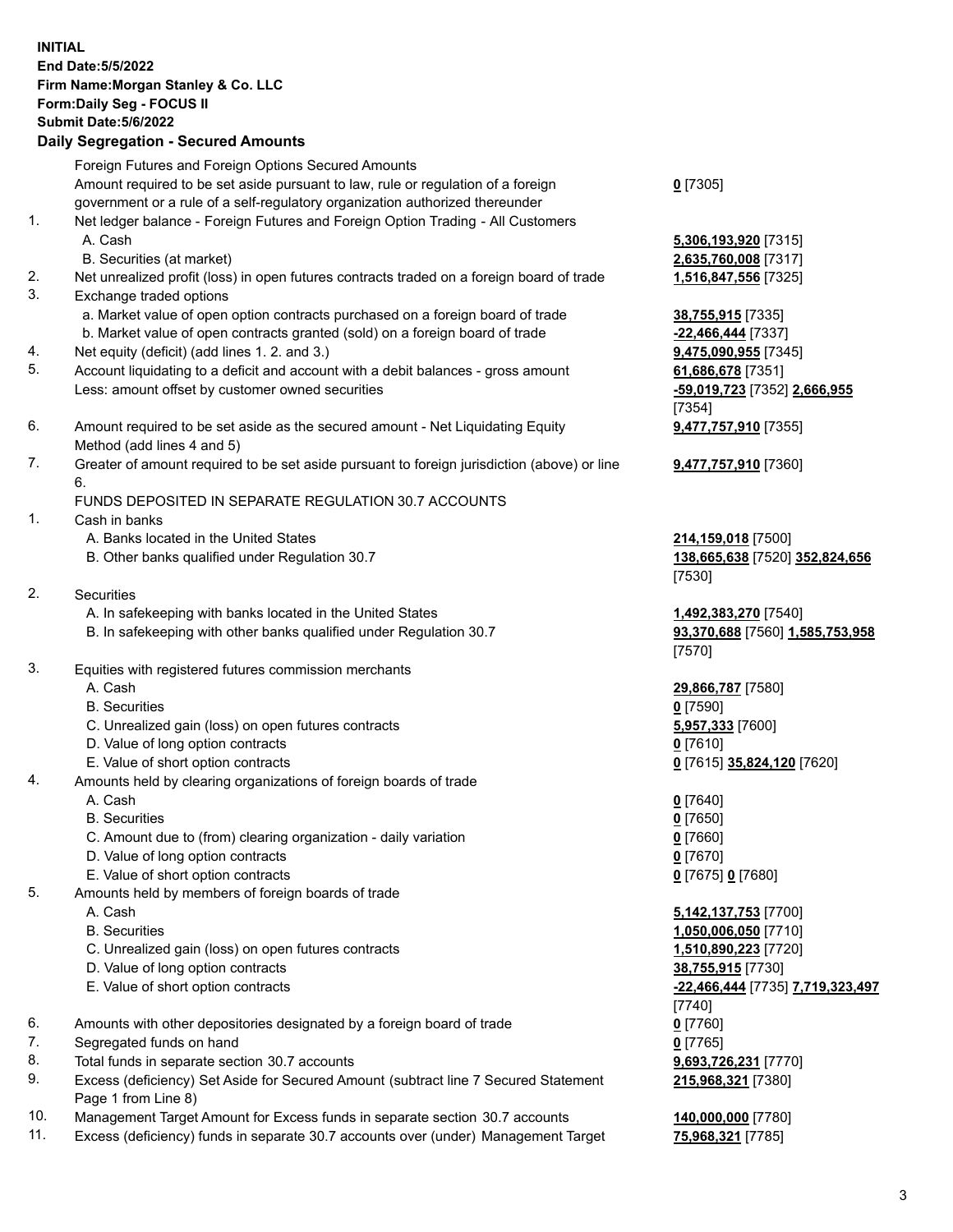**INITIAL End Date:5/5/2022 Firm Name:Morgan Stanley & Co. LLC Form:Daily Seg - FOCUS II Submit Date:5/6/2022 Daily Segregation - Segregation Statement** SEGREGATION REQUIREMENTS(Section 4d(2) of the CEAct) 1. Net ledger balance A. Cash **20,002,347,558** [7010] B. Securities (at market) **8,784,713,443** [7020] 2. Net unrealized profit (loss) in open futures contracts traded on a contract market **-3,235,725,787** [7030] 3. Exchange traded options A. Add market value of open option contracts purchased on a contract market **3,477,151,270** [7032] B. Deduct market value of open option contracts granted (sold) on a contract market **-2,716,008,015** [7033] 4. Net equity (deficit) (add lines 1, 2 and 3) **26,312,478,469** [7040] 5. Accounts liquidating to a deficit and accounts with debit balances - gross amount **1,787,148,322** [7045] Less: amount offset by customer securities **-1,782,103,381** [7047] **5,044,941** [7050] 6. Amount required to be segregated (add lines 4 and 5) **26,317,523,410** [7060] FUNDS IN SEGREGATED ACCOUNTS 7. Deposited in segregated funds bank accounts A. Cash **1,129,161,731** [7070] B. Securities representing investments of customers' funds (at market) **0** [7080] C. Securities held for particular customers or option customers in lieu of cash (at market) **3,985,957,295** [7090] 8. Margins on deposit with derivatives clearing organizations of contract markets A. Cash **15,687,843,614** [7100] B. Securities representing investments of customers' funds (at market) **0** [7110] C. Securities held for particular customers or option customers in lieu of cash (at market) **4,640,569,931** [7120] 9. Net settlement from (to) derivatives clearing organizations of contract markets **314,574,126** [7130] 10. Exchange traded options A. Value of open long option contracts **3,477,151,270** [7132] B. Value of open short option contracts **-2,716,008,015** [7133] 11. Net equities with other FCMs A. Net liquidating equity **26,139,196** [7140] B. Securities representing investments of customers' funds (at market) **0** [7160] C. Securities held for particular customers or option customers in lieu of cash (at market) **0** [7170] 12. Segregated funds on hand **158,186,217** [7150] 13. Total amount in segregation (add lines 7 through 12) **26,703,575,365** [7180] 14. Excess (deficiency) funds in segregation (subtract line 6 from line 13) **386,051,955** [7190] 15. Management Target Amount for Excess funds in segregation **235,000,000** [7194]

16. Excess (deficiency) funds in segregation over (under) Management Target Amount Excess

**151,051,955** [7198]